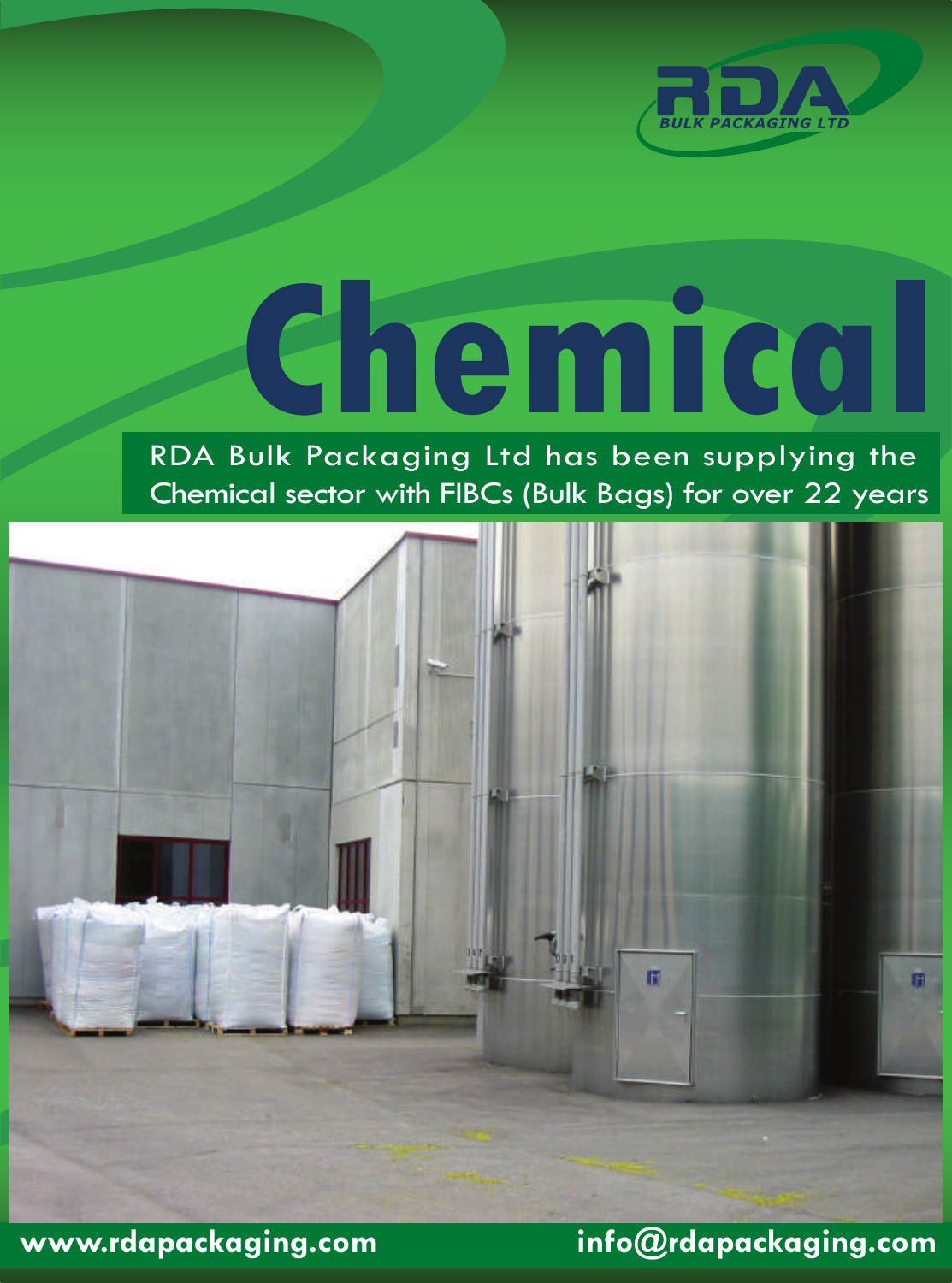## **Welcome to RDA Bulk Packaging Ltd**

We are a privately owned company that has been supplying FIBC's (Bulk Bags) to the Chemical sector for over 22 years.

Bulk Bags can be used for the transportation of the following products:

- Pigments<br>• Resins
- 
- Powders
- Granulates
- Fertilisers and many more



After over 2 years of development work and testing with our factories we are pleased to be able to offer certain bulk bags which have a 30% recycled content and therefore compliant with the UK Plastic Packaging Tax – Request a quote today.

### *RDA can manufacture to your bespoke FIBC (bulk bag) needs. Call us today to discuss your requirements.*

RDA understands the importance of the correct packaging in the Chemical industry. FIBC's are customisable and versatile making them a great solution to keep product contained and meet industry requirements.

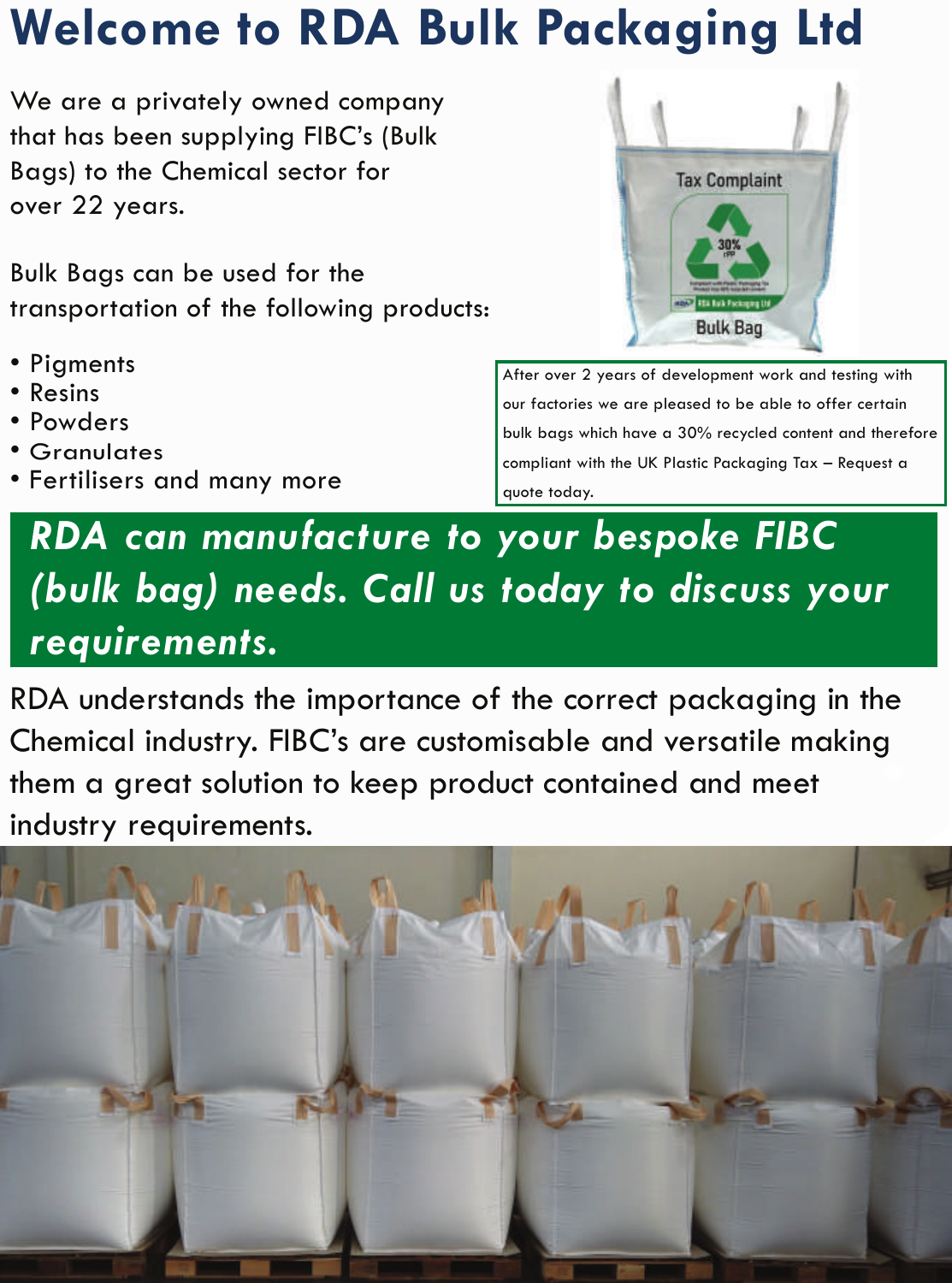

#### **RDA can supply Bulk bags manufactured from… Product Range:**

- o Uncoated fabric from 110gsm to 245gsm (grams per square metre).
- o Printed up to 4 sides in 3 colours.
- o In coloured fabric.
- o U+2 or Circular design.
- o UN approved
- o Baffle / Q-bags
- o With different top attachments i.e. Skirt Top or Fill Top.
- o With Discharge Spout in the base

#### **What RDA can do for you…**

- o Consistently supply a fully certified quality product.
- o Offer a competitive price.
- o Offer a complete inventory management system for all your Bulk Bag requirements.
- o Hold up to 6 months of your required stock in our UK warehouses; reducing lead times and helping with your cash flow.
- o Allocate an account manager for your business who can be contacted at any time by phone, email or via an arranged personal visit.
- o Provide excellent service.

#### **Facilities and Partnerships**

- o RDA operates from offices in Gloucestershire, United Kingdom and Indore, India.
- o RDA distributes from UK warehousing facilities in Worcestershire and Staffordshire.
- o RDA has developed a long term relationship with both the Palletways & Pallet-Track networks to further improve on our already excellent delivery service which allows us to offer a tracked economy or priority delivery service for any number of pallets.
- o RDA utilise a number of ISO Certified Manufacturing facilities in India. Each of which also holds a valid certificate for the manufacture of bulk bags from either Labordata in Germany or Cotecna and The Indian Institute of Packaging in India.